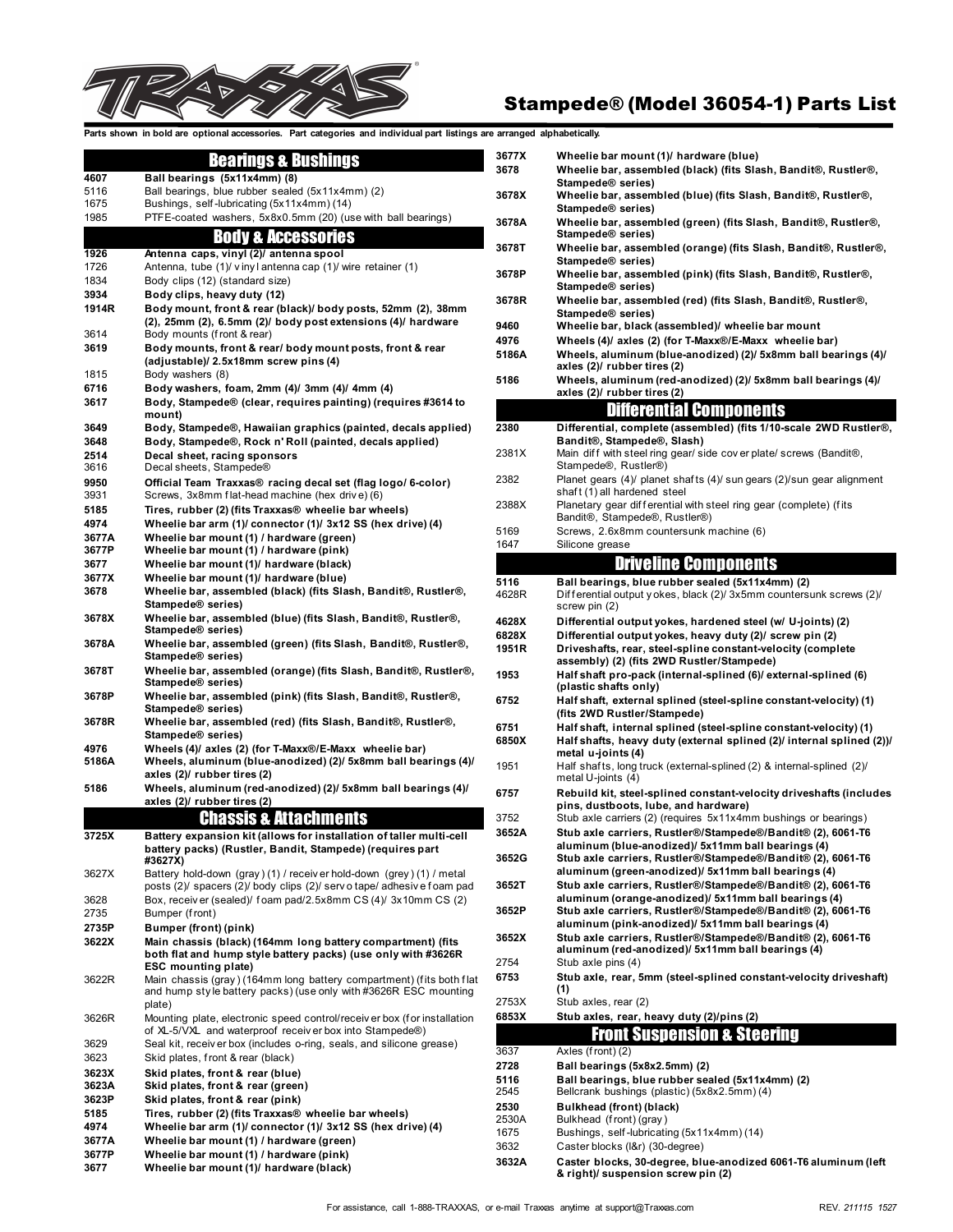#### Page 2 Stampede®: TQ™ 2.4 GHz radio (Model 36054-1) Parts List

| 3632G         | Caster blocks, 30-degree, green-anodized 6061-T6 aluminum (left                                                        |
|---------------|------------------------------------------------------------------------------------------------------------------------|
| 3632T         | & right)/ suspension screw pin (2)<br>Caster blocks, 30-degree, orange-anodized 6061-T6 aluminum                       |
|               | (left & right)/ suspension screw pin (2)                                                                               |
| 3632P         | Caster blocks, 30-degree, pink-anodized 6061-T6 aluminum (left                                                         |
|               | & right)/ suspension screw pin (2)                                                                                     |
| 3632X         | Caster blocks, 30-degree, red-anodized 6061-T6 aluminum (left &                                                        |
| 1942          | right)/ suspension screw pin (2)<br>Rod ends (16 long & 4 short)/ hollow ball connectors (18)/ ball screws             |
|               | (2)                                                                                                                    |
| 5525R         | Rod ends, heavy duty (Jato®/Slayer) (8)                                                                                |
| 2742          | Rod ends, long (6)/ hollow ball connectors (6)                                                                         |
| 5347          | Rod ends, Revo® (large) with hollow balls (12)                                                                         |
| 2742X<br>1844 | Rod ends, short (6)/ hollow balls (6)<br>Serv o sav er                                                                 |
| 3639          | Shock tower (front)                                                                                                    |
| 3736          | Steering blocks, left & right (2) (requires 5x11x4mm bushings or                                                       |
|               | bearings)                                                                                                              |
| 3636A         | Steering blocks, Rustler®/Stampede®/Bandit® (2), 6061-T6                                                               |
|               | aluminum (blue-anodized)/ 5x11mm ball bearings (4)                                                                     |
| 3636G         | Steering blocks, Rustler®/Stampede®/Bandit® (2), 6061-T6<br>aluminum (green-anodized)/ 5x11mm ball bearings (4)        |
| 3636T         | Steering blocks, Rustler®/Stampede®/Bandit® (2), 6061-T6                                                               |
|               | aluminum (orange-anodized)/ 5x11mm ball bearings (4)                                                                   |
| 3636P         | Steering blocks, Rustler®/Stampede®/Bandit® (2), 6061-T6                                                               |
|               | aluminum (pink-anodized)/ 5x11mm ball bearings (4)                                                                     |
| 3636X         | Steering blocks, Rustler®/Stampede®/Bandit® (2), 6061-T6<br>aluminum (red-anodized)/ 5x11mm ball bearings (4)          |
| 3631          | Suspension arms (front) (2)                                                                                            |
| 3631X         | Suspension arms, black, front, heavy duty (2)                                                                          |
| 3631A         | Suspension arms, blue, front, heavy duty (2)                                                                           |
| 3631G         | Suspension arms, green, front, heavy duty (2)                                                                          |
| 3631T         | Suspension arms, orange, front, heavy duty (2)                                                                         |
| 3631R         | Suspension arms, red, front, heavy duty (2)                                                                            |
| 3631L<br>3740 | Suspension arms, white, front, heavy duty (2)<br>Suspension pins, 2.5x29mm (king pins) w/ e-clips (2)                  |
|               | (strengthens caster blocks)                                                                                            |
| 2640          | Suspension pins, 44mm (2) w/ E-clips (Use with tie bar to                                                              |
|               | strengthen front bulkhead)                                                                                             |
| 3640          | Suspension screw pin set, steel (hex drive) (requires part #2640                                                       |
|               | for a complete suspension pin set) (Bandit®, Rustler®,<br>Stampede®)                                                   |
| 2537          | Threaded rods $(20/25/44$ mm 1 ea.) $/$ (1) 12mm set screw                                                             |
| 2532          | Tie bar, fiberglass (requires suspension pins, part# 2640)                                                             |
| 3737A         | Turnbuckle, aluminum (blue-anodized), camber link, front, 39mm                                                         |
|               | (1) (assembled w/rod ends)/ hollow balls (2) (See part 3741A for                                                       |
| 3737          | complete camber link set)<br>Turnbuckle, aluminum (red-anodized), camber link, front, 39mm                             |
|               | (1) (assembled w/rod ends)/ hollow balls (2) (See part 3741X for                                                       |
|               | complete camber link set)                                                                                              |
| 3139          | Turnbuckles (62mm) (front tie rods) (2)                                                                                |
| 3741A         | Turnbuckles, aluminum (blue-anodized), camber links, front,                                                            |
|               | 39mm (2), rear, 49mm (2) (assembled w/rod ends & hollow balls)/<br>wrench                                              |
| 2336A         | Turnbuckles, aluminum (blue-anodized), toe links, 61mm (2)                                                             |
|               | (assembled w/ rod ends & hollow balls) (fits Stampede®)                                                                |
|               | (requires 5mm aluminum wrench #5477)                                                                                   |
| 3741G         | Turnbuckles, aluminum (green-anodized), camber links, front,                                                           |
|               | 39mm (2), rear, 49mm (2) (assembled w/rod ends & hollow balls)/<br>wrench                                              |
| 3741T         | Turnbuckles, aluminum (orange-anodized), camber links, front,                                                          |
|               | 39mm (2), rear, 49mm (2) (assembled w/rod ends & hollow balls)/                                                        |
|               | wrench                                                                                                                 |
| 3741P         | Turnbuckles, aluminum (pink-anodized), camber links, front,                                                            |
|               | 39mm (2), rear, 49mm (2) (assembled w/rod ends & hollow balls)/<br>wrench                                              |
| 3741X         | Turnbuckles, aluminum (red-anodized), camber links, front,                                                             |
|               | 39mm (2), rear, 49mm (2) (assembled w/ rod ends & hollow                                                               |
|               | balls)/wrench                                                                                                          |
| 2336X         | Turnbuckles, aluminum (red-anodized), toe links, 61mm (2)<br>(assembled with rod ends & hollow balls) (fits Stampede®) |
|               | (requires 5mm aluminum wrench #5477)                                                                                   |
| 3644          | Turnbuckles, camber link, 39mm (69mm center to center)                                                                 |
|               | (assembled with rod ends and hollow balls) (1 left, 1 right)                                                           |
| 3745          | Turnbuckles, toe link, 59mm (78mm center to center) (2)                                                                |
|               | (assembled with rod ends and hollow balls)                                                                             |
| 3645          | Turnbuckles, toe link, 61mm (96mm center to center) (2)<br>(assembled with rod ends and hollow balls) (fits Stampede®) |
|               | <b>Hardware</b>                                                                                                        |
|               |                                                                                                                        |
| 1926<br>1726  | Antenna caps, vinyl (2)/ antenna spool<br>Antenna, tube (1)/ viny lantenna cap (1)/ wire retainer (1)                  |
| 3642          | Shoulder screws, Ultra Shocks (3x12) (6)                                                                               |
|               |                                                                                                                        |

| ---  | $\frac{1}{2}$                                        |
|------|------------------------------------------------------|
| 1552 | Motor screws (3x8mm hex cap) (6)/washers (6)/ wrench |

| 1834           | Body clips (12) (standard size)                                                                                                    |
|----------------|------------------------------------------------------------------------------------------------------------------------------------|
| 3934           | Body clips, heavy duty (12)                                                                                                        |
| 1589           | Double-sided adhesive tape (25mm x 25mm) (2)                                                                                       |
| 2745           | Nuts, 3mm ny lon locking (12)                                                                                                      |
| 3647           | Nuts, 4mm flanged ny lon locking (steel, serrated) (8)                                                                             |
| 1747           | Nuts, 4mm ny lon locking (10)                                                                                                      |
| 1747R          | Nuts, aluminum, flanged, serrated (4mm) (blue-anodized) (4)                                                                        |
| 1747G<br>1747T | Nuts, aluminum, flanged, serrated (4mm) (green-anodized) (4)<br>Nuts, aluminum, flanged, serrated (4mm) (orange-anodized) (4)      |
| 1747P          | Nuts, aluminum, flanged, serrated (4mm) (pink-anodized) (4)                                                                        |
| 1747A          | Nuts, aluminum, flanged, serrated (4mm) (red-anodized) (4)                                                                         |
| 1985           | PTFE-coated washers, 5x8x0.5mm (20) (use with ball bearings)                                                                       |
| 1942           | Rod ends (16 long & 4 short)/ hollow ball connectors (18)/ ball screws                                                             |
|                | (2)                                                                                                                                |
| 5525R<br>5347  | Rod ends, heavy duty (Jato®/Slayer) (8)<br>Rod ends, Revo® (large) with hollow balls (12)                                          |
| 2742X          | Rod ends, short (6)/ hollow balls (6)                                                                                              |
| 3739           | Screw pin set (Rustler®, Bandit®, Stampede®)                                                                                       |
| 3229           | Screws, 2.5x10mm cap-head machine (hex drive) (6)                                                                                  |
| 3965           | Screws, 2.5x8mm cap-head machine (6)                                                                                               |
| 2587           | Screws, 3x10mm cap-head machine (6) (no washer)                                                                                    |
| 2675<br>2648   | Screws, 3x10mm roundhead self-tapping (6)<br>Screws, 3x12mm countersunk self-tapping (6)                                           |
| 3186           | Screws, 3x12mm washerhead machine (6)                                                                                              |
| 3286           | Screws, 3x12mm washerhead self-tapping (6)                                                                                         |
| 2563           | Screws, 3x15mm roundhead machine (6)                                                                                               |
| 3187           | Screws, 3x15mm washerhead machine (6)                                                                                              |
| 3288           | Screws, 3x15mm washerhead self-tapping (6)                                                                                         |
| 2566<br>2567   | Screws. 3x20mm roundhead machine (6)<br>Screws, 3x23mm roundhead machine (6)                                                       |
| 2572           | Screws, 3x30mm roundhead machine (6)                                                                                               |
| 2554           | Screws, 3x6mm cap-head machine (hex drive) (6)                                                                                     |
| 2558           | Screws, 3x6mm roundhead machine (6)                                                                                                |
| 3185X          | Screws, 3x8mm washerhead machine (large head for motor mount)                                                                      |
| 3290           | (6)                                                                                                                                |
| 2548           | Screws, 3x8mm washerhead self-tapping (6)<br>Screws, 4x12mm countersunk machine (100-degree) (6)                                   |
| 2546           | Screws, 4x15mm countersunk machine (hex drive) (6)                                                                                 |
| 2573           | Screws, 4x15mm roundhead machine (6)                                                                                               |
|                |                                                                                                                                    |
| 5529           | Shim set, 3x7x1mm (2), 3x6x0.5mm (4), 3x7x2mm (2)/ hollow balls,                                                                   |
|                | captured (4)                                                                                                                       |
| 2754           | Stub axle pins (4)                                                                                                                 |
| 3740           | Suspension pins, 2.5x29mm (king pins) w/ e-clips (2) (strengthens<br>caster blocks)                                                |
| 2746           | Washers, 3x6mm metal (12)                                                                                                          |
|                | <b>Motors &amp; Electronics</b>                                                                                                    |
| 1552           | Motor screws (3x8mm hex cap) (6)/washers (6)/ wrench                                                                               |
| 2260           | BEC assembly (complete)                                                                                                            |
| 3790           | Gear adapter, fixed                                                                                                                |
| 2072A          | Gear set (for 2070, 2075 servos)                                                                                                   |
| 1275           | Motor, Stinger (20-turn, 540 size) (requires 19-tooth pinion with                                                                  |
|                | factory installed spur gear on models originally equipped with<br>the Titan 12T)                                                   |
| 3785           | Motor, Titan® 12T (12-Turn, 550 size)                                                                                              |
| 3351R          | Motor, Velineon® 3500, brushless (assembled with 12-gauge                                                                          |
|                | wire and gold-plated bullet connectors)                                                                                            |
| 3626R          | Mounting plate, electronic speed control/receiver box (for installation<br>of XL-5/VXL and waterproof receiver box into Stampede®) |
| 2074           | Serv o case/gaskets (for 2056 and 2075 waterproof serv os)                                                                         |
| 2053           | Serv o gears (for 2055, 2056 serv os)                                                                                              |
| 2075R          | Servo, digital high-speed, metal gear (ball bearing), waterproof                                                                   |
| 2075           | Servo, digital high-torque (ball bearing), waterproof                                                                              |
| 2075X          | Servo, digital high-torque, metal gear (ball bearing), waterproof                                                                  |
| 2056<br>3350R  | Serv o, high-torque, waterproof (blue case)<br>Velineon® VXL-3s Brushless Power System, waterproof                                 |
|                | (includes VXL-3s waterproof ESC, Velineon 3500 motor, and                                                                          |
|                | speed control mounting plate (part #3725R))                                                                                        |
| 3355R          | Velineon® VXL-3s Electronic Speed Control, waterproof                                                                              |
| 3018R          | (brushless) (fwd/rev/brake)<br>XL-5 Electronic Speed Control, waterproof (land version, low-voltage                                |
|                | detection, fwd/rev/brake)                                                                                                          |
|                | <u> Radio System, Batteries &amp; Chargers</u>                                                                                     |
| 2842X          | 5000mAh 7.4v 2-Cell 25C LiPo Battery                                                                                               |
| 2843X          | 5800mAh 7.4v 2-Cell 25C LiPo Battery                                                                                               |
| 2869X          | 7600mAh 7.4v 2-Cell 25C LiPo Battery                                                                                               |
| 2976<br>2938X  | AC to DC converter, 40W<br>Adapter, Traxxas® iD® LiPo battery (adapts Traxxas iD batteries                                         |

1726 Antenna, tube (1)/ v iny l antenna cap (1)/ wire retainer (1) **2943 Battery charge indicators (green (4), blue (4), gray (4))**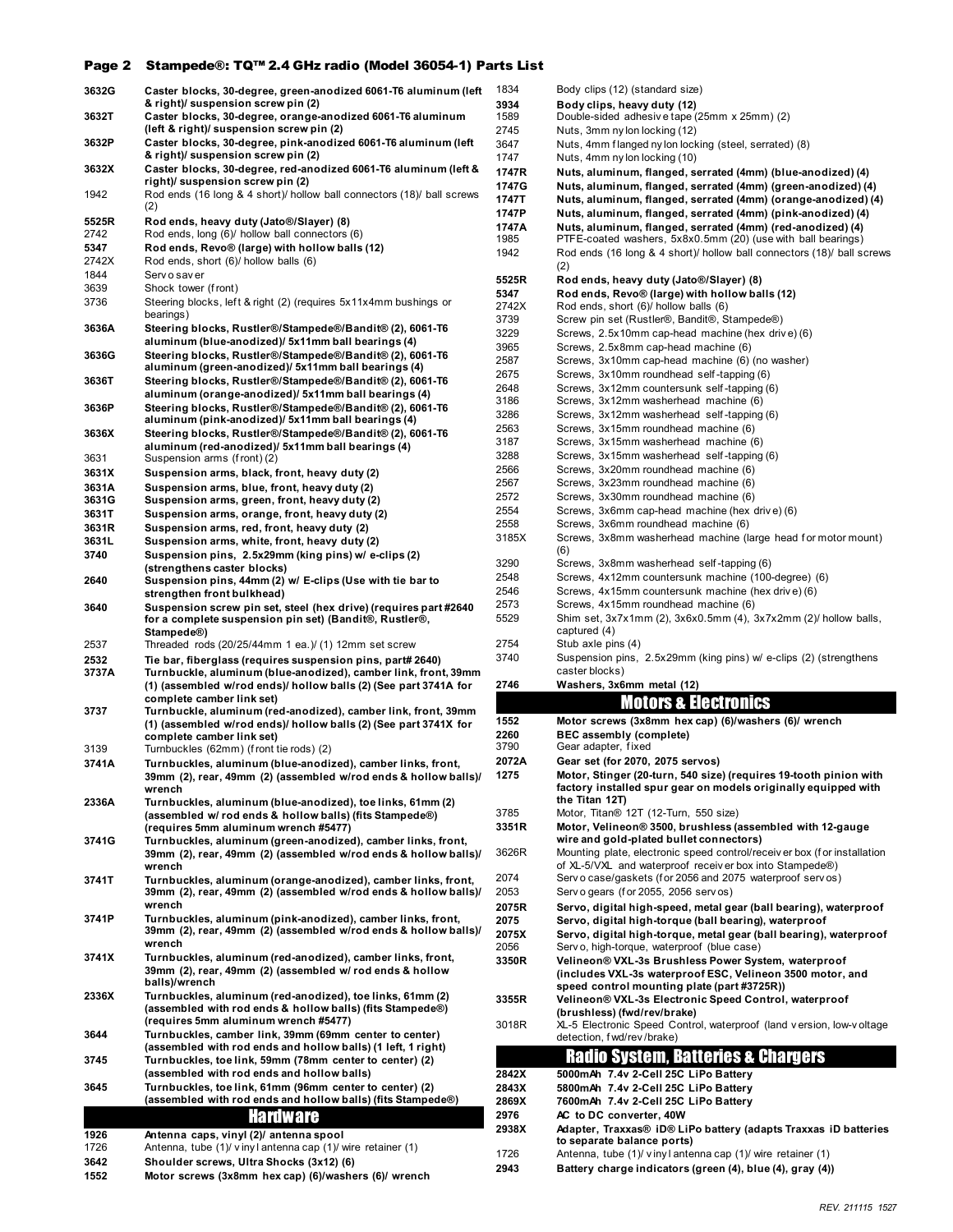### Page 3 Stampede®: TQ™ 2.4 GHz radio (Model 36054-1) Parts List

| 6548           | Battery door, transmitter (replacement for #6516, 6517, 6528, 6529,                                                          |                |
|----------------|------------------------------------------------------------------------------------------------------------------------------|----------------|
| 2914           | 6530 transmitters)<br>Battery, Power Cell AA Alkaline (4)                                                                    | 51             |
| 2922X          | Battery, Power Cell, 3000mAh (NiMH, 6-C flat, 7.2V)                                                                          | 16             |
| 2923X          | Battery, Power Cell, 3000mAh (NiMH, 7-C flat, 8.4V)                                                                          | 37             |
| 2926X          | Battery, Power Cell, 3000mAh (NiMH, 7-C hump, 8.4V)                                                                          | 36<br>37       |
| 2942X<br>2940X | Battery, Series 3 Power Cell, 3300mAh (NiMH, 6-C flat, 7.2V)<br>Battery, Series 3 Power Cell, 3300mAh (NiMH, 7-C flat, 8.4V) | 30             |
| 2941X          | Battery, Series 3 Power Cell, 3300mAh (NiMH, 7-C hump, 8.4V)                                                                 |                |
| 2952X          | Battery, Series 4 Power Cell, 4200mAh (NiMH, 6-C flat, 7.2V)                                                                 | 30             |
| 2950X          | Battery, Series 4 Power Cell, 4200mAh (NiMH, 7-C flat, 8.4V)                                                                 | 30             |
| 2951X          | Battery, Series 4 Power Cell, 4200mAh (NiMH, 7-C hump, 8.4V)                                                                 |                |
| 2960X<br>2961X | Battery, Series 5 Power Cell, 5000mAh (NiMH, 7-C flat, 8.4V)<br>Battery, Series 5 Power Cell, 5000mAh (NiMH, 7-C hump, 8.4V) | 30             |
| 2983           | Battery/charger completer pack (includes #2969 2-amp NiMH                                                                    |                |
|                | peak detecting AC charger (1), #2923X 3000mAh 8.4V 7-cell NiMH                                                               | 30             |
|                | battery (1))                                                                                                                 | 27             |
| 2984           | Battery/charger completer pack (includes #2969 2-amp NiMH<br>peak detecting AC charger (1), #2926X 3000mAh 8.4V 7-cell NiMH  | 30             |
|                | battery (1))                                                                                                                 | 30             |
| 2992           | Battery/charger completer pack (includes #2970 iD® charger (1),                                                              | 30<br>36       |
|                | #2843X 5800mAh 7.4V 2-cell 25C LiPo battery (1))                                                                             | 3              |
| 2260<br>2975   | BEC assembly (complete)<br>Charger, DC, 4 amp (6 - 7 cell, 7.2 - 8.4 volt, NiMH)                                             | 3              |
| 2972           | Charger, EZ-Peak® Dual, 100W, NiMH/LiPo with iD® Auto Battery                                                                | 30             |
|                | Identification                                                                                                               | 30             |
| 2973           | Charger, EZ-Peak® Live Dual, 200W, NiMH/LiPo with iD® Auto                                                                   |                |
| 2971           | <b>Battery Identification</b><br>Charger, EZ-Peak® Live, 100W, NiMH/LiPo with iD® Auto Battery                               |                |
|                | Identification                                                                                                               | 50             |
| 2981           | Charger, EZ-Peak® Plus 4s, 8 amp, NiMH/LiPo with iD® Auto                                                                    | 50             |
|                | <b>Battery Identification</b>                                                                                                | 50             |
| 2970           | Charger, EZ-Peak® Plus, 4 amp, NiMH/LiPo with iD® Auto<br><b>Battery Identification</b>                                      | 50             |
| 2978           | Fuse, charger, 5A (2) (for #2974, 2975, 2977)                                                                                | 50             |
| 2072A          | Gear set (for 2070, 2075 servos)                                                                                             | 50<br>50       |
| 2968X          | LiPo cell voltage checker/balancer (includes #2938X adapter for<br>Traxxas® iD® batteries)                                   | 50             |
| 2968           | LiPo cell voltage checker/balancer (requires #2938X adapter for                                                              | 50             |
|                | Traxxas® iD® batteries)                                                                                                      | 16             |
| 6557X          | Mount, telemetry expander (fits Stampede® 2WD)                                                                               |                |
|                |                                                                                                                              |                |
| 6535           | Mount, temperature sensor (electric motors)/ wire tie/ thermal                                                               | 50             |
| 6519           | pad<br>Receiver, micro, TQ 2.4GHz (3-channel)                                                                                |                |
| 6526           | Sensor, auto-detectable, temperature                                                                                         | 20             |
| 6527           | Sensor, auto-detectable, voltage                                                                                             | 58             |
| 6522           | Sensor, RPM (short)/ 3x4mm BCS (2)                                                                                           | 20             |
| 6521<br>2074   | Sensor, temperature and voltage (long)                                                                                       |                |
| 2053           | Serv o case/gaskets (for 2056 and 2075 waterproof serv os)<br>Serv o gears (for 2055, 2056 serv os)                          | 20             |
| 2075R          | Servo, digital high-speed, metal gear (ball bearing), waterproof                                                             | 20             |
| 2075           | Servo, digital high-torque (ball bearing), waterproof                                                                        |                |
| 2075X          | Servo, digital high-torque, metal gear (ball bearing), waterproof                                                            | 23             |
| 2056<br>6553X  | Serv o, high-torque, waterproof (blue case)                                                                                  | 19<br>27       |
| 6550X          | Telemetry expander 2.0 and GPS module 2.0, TQi radio system<br>Telemetry expander 2.0, TQi radio system (for use only with   | 2              |
|                | #6551X GPS module)                                                                                                           | 10             |
| 6551X          | Telemetry GPS module 2.0, TQi radio system (for use only with                                                                | 20             |
| 6538           | #6550X telemetry expander)<br>Telemetry trigger magnet holders, spur gear/ magnet, 5x2mm (1)/                                | 16             |
|                | 3x8mm CCS (3)/ 3x10mm CCS (3)                                                                                                | 26             |
| 6540           | Telemetry trigger magnet, 5X2mm (1)                                                                                          | 17             |
| 6509R          | TQi 2.4 GHz High Output radio system, 2-channel, Traxxas                                                                     | 2              |
| 6507R          | Link™ enabled, TSM (2-ch transmitter, 5-ch micro receiver)<br>TQi 2.4 GHz High Output radio system, 4-channel with Traxxas   |                |
|                | Link™ Wireless Module, TSM (4-ch transmitter, 5-ch micro                                                                     | 58             |
|                | receiver)                                                                                                                    |                |
| 6516           | Transmitter, TQ 2.4GHz, 2-channel (transmitter only)                                                                         | 58             |
| 6528           | Transmitter, TQi Traxxas Link™ enabled, 2.4GHz high output, 2-<br>channel (transmitter only)                                 |                |
| 6529           | Transmitter, TQi Traxxas Link™ enabled, 2.4GHz high output, 3-                                                               |                |
|                | channel (transmitter only)                                                                                                   | 30<br>37       |
| 6530           | Transmitter, TQi Traxxas Link™ enabled, 2.4GHz high output, 4-<br>channel (transmitter only)                                 | 37             |
| 6511           | Traxxas Link™ Wireless Module                                                                                                | 23             |
| 6537           | Wire retainers, gear cover/3x4mm BCS(2)                                                                                      | 19             |
| 3018R          | XL-5 Electronic Speed Control, waterproof (land version, low-voltage                                                         | $\overline{2}$ |
|                | detection, fwd/rev/brake)                                                                                                    | 3              |
|                | <b>Ready-To-Race Model</b>                                                                                                   | 8.             |
| 36054-1        | Stampede®: 1/10 Scale Monster Truck with TQ™ 2.4GHz radio<br>system                                                          | 3,<br>31       |

## Rear Suspension

| 5116  | Ball bearings, blue rubber sealed (5x11x4mm) (2)                                                                                      |
|-------|---------------------------------------------------------------------------------------------------------------------------------------|
| 1675  | Bushings, self-lubricating (5x11x4mm) (14)                                                                                            |
| 3739  | Screw pin set (Rustler®, Bandit®, Stampede®)                                                                                          |
| 3638  | Shock tower (rear)                                                                                                                    |
| 3752  | Stub axle carriers (2) (requires 5x11x4mm bushings and bearings)                                                                      |
|       |                                                                                                                                       |
| 3652A | Stub axle carriers, Rustler®/Stampede®/Bandit® (2), 6061-T6                                                                           |
|       | aluminum (blue-anodized)/ 5x11mm ball bearings (4)                                                                                    |
| 3652G | Stub axle carriers, Rustler®/Stampede®/Bandit® (2), 6061-T6                                                                           |
|       | aluminum (green-anodized)/ 5x11mm ball bearings (4)                                                                                   |
| 3652T | Stub axle carriers, Rustler®/Stampede®/Bandit® (2), 6061-T6                                                                           |
|       |                                                                                                                                       |
|       | aluminum (orange-anodized)/ 5x11mm ball bearings (4)                                                                                  |
| 3652P | Stub axle carriers, Rustler®/Stampede®/Bandit® (2), 6061-T6                                                                           |
|       | aluminum (pink-anodized)/ 5x11mm ball bearings (4)                                                                                    |
| 3652X | Stub axle carriers, Rustler®/Stampede®/Bandit® (2), 6061-T6                                                                           |
|       | aluminum (red-anodized)/ 5x11mm ball bearings (4)                                                                                     |
| 2753X | Stub axles, rear (2)                                                                                                                  |
| 3655P | Suspension arms, blue, front/rear (left & right), heavy duty (2)                                                                      |
|       |                                                                                                                                       |
| 3655R | Suspension arms, front/rear (left & right), heavy duty (2)                                                                            |
| 3655G | Suspension arms, green, front/rear (left & right), heavy duty (2)                                                                     |
| 3655X | Suspension arms, left & right                                                                                                         |
| 3655T | Suspension arms, orange, front/rear (left & right), heavy duty (2)                                                                    |
| 3655L | Suspension arms, red, front/rear (left & right), heavy duty (2)                                                                       |
|       |                                                                                                                                       |
| 3655A | Suspension arms, white, front/rear (left & right), heavy duty (2)                                                                     |
| 3640  | Suspension screw pin set, steel (hex drive) (requires part #2640                                                                      |
|       | for a complete suspension pin set) (Bandit®, Rustler®,                                                                                |
|       | Stampede®)                                                                                                                            |
|       |                                                                                                                                       |
|       | Shock Oil                                                                                                                             |
| 5031  | Oil, shock (20 wt, 200 cSt, 60cc) (silicone)                                                                                          |
| 5032  | Oil, shock (30 wt, 350 cSt, 60cc) (silicone)                                                                                          |
| 5033  | Oil, shock (40 wt, 500 cSt, 60cc) (silicone)                                                                                          |
|       |                                                                                                                                       |
| 5034  | Oil, shock (50 wt, 600 cSt, 60cc) (silicone)                                                                                          |
| 5035  | Oil, shock (60 wt, 700 cSt, 60cc) (silicone)                                                                                          |
| 5036  | Oil, shock (70 wt, 900 cSt, 60cc) (silicone)                                                                                          |
| 5037  | Oil, shock (80 wt, 1,000 cSt, 60cc) (silicone)                                                                                        |
| 5029  | Shock oil bottle (60cc) (for mixing shock oil)                                                                                        |
| 5038X | Shock oil set (includes 20 wt, 30 wt, 40 wt, 50 wt, 60 wt, 70 wt, &                                                                   |
|       |                                                                                                                                       |
|       | 80 wt premium shock oils with spinning carousel rack)                                                                                 |
| 1667  | Silicone shock oil (30 wt), 60cc                                                                                                      |
| 5038  | Spinning carousel rack                                                                                                                |
|       |                                                                                                                                       |
|       |                                                                                                                                       |
|       | Shocks (Pro-level Aluminum)                                                                                                           |
| 2664  | Big Bore shock cylinder (long) (1)                                                                                                    |
| 5862  | Big Bore shocks (hard-anodized & PTFE-coated T6 aluminum)                                                                             |
|       | (assembled with TiN shafts and springs) (front & rear) (4)                                                                            |
| 2660  | Big Bore shocks (long) (hard-anodized & PTFE-coated T6                                                                                |
|       |                                                                                                                                       |
|       | aluminum) (assembled with TiN shafts) w/o springs (front) (2)                                                                         |
| 2662  | Big Bore shocks (XX-long) (hard-anodized & PTFE-coated T6                                                                             |
|       | aluminum) (assembled with TiN shafts) w/o springs (rear) (2)                                                                          |
| 2669  | Piston head set (2-hole (2)/ 3-hole (2))/ shock mounting bushings                                                                     |
|       | & washers (2) (Big Bore Shocks)                                                                                                       |
| 2362  | Rebuild kit, Ultra shocks (for 2 shocks)                                                                                              |
| 1942  | Rod ends (16 long & 4 short)/ hollow ball connectors (18)/ ball screws (2)                                                            |
|       |                                                                                                                                       |
| 2742X | Rod ends, short (6)/ hollow balls (6)                                                                                                 |
| 2667  | Shock caps, aluminum (Big Bore Shocks) (2)                                                                                            |
| 1664T | Shock shafts, hardened steel, titanium nitride coated (long) (2)                                                                      |
| 2656T | Shock shafts, hardened steel, titanium nitride coated (xx-long)                                                                       |
|       | (2)                                                                                                                                   |
| 1664  | Shock shafts, steel, chrome finish (long) (2)                                                                                         |
| 2656  | Shock shafts, steel, chrome finish (xx-long) (2)                                                                                      |
|       |                                                                                                                                       |
| 1765  | Silicone diaphragms (4)                                                                                                               |
| 2668  | Spring retainers, upper & lower (2)/ spring pre-load spacers:                                                                         |
|       | 1mm (4)/ 1.5mm (2)/ 2mm (2)/ 4mm (2)/ 8mm (2) (Big Bore                                                                               |
|       | Shocks)                                                                                                                               |
| 5860  | Springs, front (white) (progressive rate) (2) (fits #5862 aluminum                                                                    |
|       | <b>Big Bore shocks)</b>                                                                                                               |
| 5859  | Springs, rear (white) (progressive rate) (2) (fits #5862 aluminum                                                                     |
|       | Big Bore shocks)                                                                                                                      |
|       |                                                                                                                                       |
|       | <b>Shocks (Ultra Shocks)</b>                                                                                                          |
| 3642  | Shoulder screws, Ultra Shocks (3x12) (6)                                                                                              |
| 3765A | Body, Ultra Shock(s) (long) (gray) (2)                                                                                                |
| 3766A |                                                                                                                                       |
|       | Body, Ultra Shock(s) (XXL) (gray) (2)                                                                                                 |
| 2362  | Rebuild kit, Ultra shocks (for 2 shocks)                                                                                              |
| 1942  | Rod ends (16 long & 4 short)/ hollow ball connectors (18)/ ball screws                                                                |
|       | (2)                                                                                                                                   |
| 2742X | Rod ends, short (6)/ hollow balls (6)                                                                                                 |
| 3767  | Shock caps (2)/ shock bottoms (2)                                                                                                     |
| 8361  | Shock caps (black) (4) (assembled with hollow balls)                                                                                  |
| 3767A |                                                                                                                                       |
| 3767G | Shock caps, aluminum (blue-anodized) (4) (fits all Ultra Shocks)<br>Shock caps, aluminum (green-anodized) (4) (fits all Ultra Shocks) |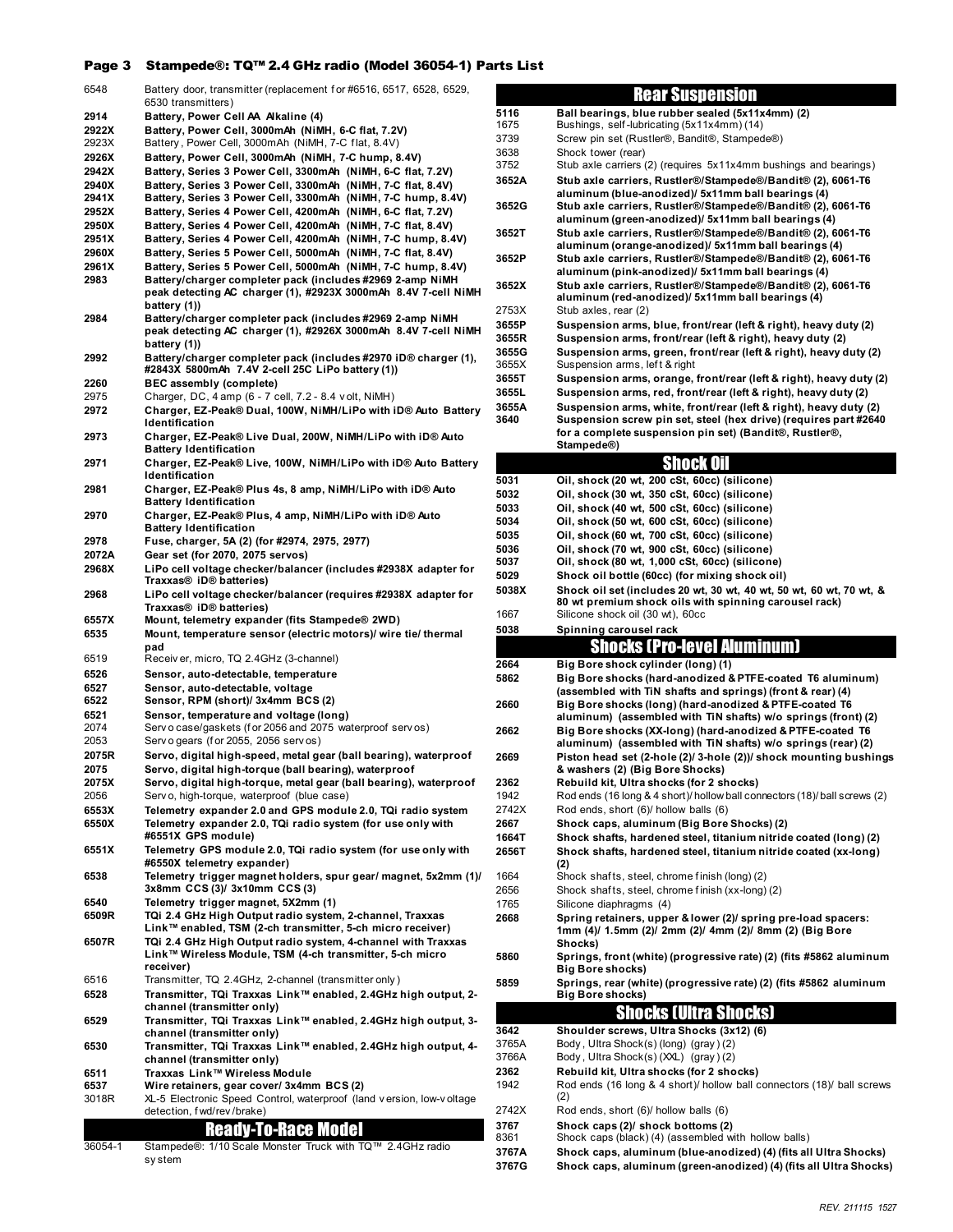### Page 4 Stampede®: TQ™ 2.4 GHz radio (Model 36054-1) Parts List

|       | Shock caps, aluminum (orange-anodized) (4) (fits all Ultra                              | 364 |
|-------|-----------------------------------------------------------------------------------------|-----|
| 3767T | Shocks)                                                                                 |     |
| 3767P | Shock caps, aluminum (pink-anodized) (4) (fits all Ultra Shocks)                        |     |
| 3767X | Shock caps, aluminum (red-anodized) (4) (fits all Ultra Shocks)                         | 373 |
| 1664T | Shock shafts, hardened steel, titanium nitride coated (long) (2)                        |     |
| 2656T | Shock shafts, hardened steel, titanium nitride coated (xx-long)                         |     |
|       | (2)                                                                                     | 373 |
| 1664  | Shock shafts, steel, chrome finish (long) (2)                                           |     |
| 2656  | Shock shafts, steel, chrome finish (xx-long) (2)                                        |     |
| 1765  | Silicone diaphragms (4)                                                                 | 373 |
| 3769  | Spring pre-load spacers: 1mm (4)/ 2mm (2)/ 4mm (2)/ 8mm (2)                             |     |
| 3768  | Spring retainers, upper & lower (2)/ piston head set (2-hole (2)/3-hole (2))            | 373 |
| 3758  | Springs, front (black) (2)                                                              |     |
| 3758T | Springs, front (blue) (2)                                                               |     |
| 3758A | Springs, front (green) (2)                                                              | 193 |
| 3758P | Springs, front (pink) (2)                                                               |     |
| 3758X | Springs, front (white) (2)                                                              | 233 |
| 3757  | Springs, rear (black) (2)                                                               | 374 |
| 3757T | Springs, rear (blue) (2)                                                                |     |
| 3757A | Springs, rear (green) (2)                                                               |     |
| 3757P | Springs, rear (pink) (2)                                                                | 233 |
| 3757X | Springs, rear (white) (2)                                                               |     |
| 4957  | Springs, red (for Ultra Shocks only) (2.5 rate) (f/r) (2)                               |     |
| 3760  | Ultra Shocks (black) (long) (complete w/ spring pre-load spacers                        | 374 |
|       | & springs) (front) (2)                                                                  |     |
| 3762  | Ultra Shocks (black) (xx-long) (complete w/ spring pre-load                             |     |
|       | spacers & springs) (rear) (2)                                                           | 374 |
| 3760A | Ultra Shocks (gray) (long) (complete w/ spring pre-load spacers &                       |     |
|       | springs) (2)                                                                            |     |
| 3762A | Ultra Shocks (gray) (xx-long) (complete w/ spring pre-load spacers &                    | 374 |
|       | springs) (rear) (2)                                                                     |     |
|       | <b>Slipper Clutch Components</b>                                                        | 374 |
| 3793  | Input shaft (slipper shaft) / spring pin                                                |     |
| 5552X | Rebuild kit, slipper clutch (steel disc/ friction pads (3)/ spring (2)/ pin/            |     |
|       | 4.0mm NL (1)/ 5.0mm NL (1))                                                             | 233 |
| 2554  | Screws, 3x6mm cap-head machine (hex drive) (6)                                          |     |
| 5556  | Slipper pressure plate & hub (aluminum alloy)                                           |     |
|       | <b>Spur Gears &amp; Pinion Gears</b>                                                    | 364 |
|       |                                                                                         |     |
| 3790  | Gear adapter, fixed                                                                     | 364 |
| 2416  | Gear, 16-T pinion (48-pitch) / set screw                                                |     |
| 1918  | Gear, 18-T pinion (48-pitch) / set screw                                                | 364 |
| 2419  | Gear, 19-T pinion (48-pitch) / set screw                                                |     |
|       |                                                                                         |     |
| 2421  | Gear, 21-T pinion (48-pitch) / set screw                                                |     |
| 2423  | Gear, 23-T pinion (48-pitch) (fits 3mm shaft)/ set screw                                |     |
| 4725  | Gear, pinion (25-tooth) (48-pitch) / set screw                                          | 251 |
| 4676  | Spur gear, 76-tooth (48-pitch) (for models with Torque-Control                          | 616 |
|       | slipper clutch)                                                                         | 995 |
| 4683  | Spur gear, 83-tooth (48-pitch) (for models with Torque-Control                          | 990 |
|       | slipper clutch)                                                                         |     |
| 4686  | Spur gear, 86-tooth (48-pitch) (for models with Torque-Control                          | 511 |
|       | slipper clutch)                                                                         | 167 |
| 4690  | Spur gear, 90-tooth (48-pitch) (for models with Torque-Control slipper                  | 585 |
|       | clutch)                                                                                 |     |
|       | <b>Steering Components</b>                                                              | 364 |
| 2728  | Ball bearings (5x8x2.5mm) (2)                                                           | 174 |
| 2545  | Bellcrank bushings (plastic) (5x8x2.5mm) (4)                                            | 174 |
| 2742  | Rod ends, long (6)/ hollow ball connectors (6)                                          | 174 |
| 1844  | Serv o sav er                                                                           | 174 |
| 2336  | Turnbuckles, 78mm (2)                                                                   | 174 |
| 2336A | Turnbuckles, aluminum (blue-anodized), toe links, 61mm (2)                              | 174 |
|       | (assembled w/ rod ends & hollow balls) (fits Stampede®)                                 | 198 |
|       | (requires 5mm aluminum wrench #5477)                                                    | 164 |
| 2336X | Turnbuckles, aluminum (red-anodized), toe links, 61mm (2)                               | 275 |
|       | (assembled with rod ends & hollow balls) (fits Stampede®)                               | 368 |
|       | (requires 5mm aluminum wrench #5477)                                                    |     |
| 3645  | Turnbuckles, toe link, 61mm (96mm center to center) (2)                                 |     |
|       | (assembled with rod ends and hollow balls) (fits Stampede®)                             | 366 |
|       | <b>Suspension Linkage</b>                                                               |     |
| 3642  | Shoulder screws, Ultra Shocks (3x12) (6)                                                |     |
| 3641A | Camber link set (plastic / non-adjustable ) (front & rear) (gray)                       | 366 |
| 3641  | Camber link set (plastic/ non-adjustable) (front & rear) (black)                        |     |
| 1942  | Rod ends (16 long & 4 short)/ hollow ball connectors (18)/ ball screws (2)              | 366 |
| 2742  | Rod ends, long (6)/ hollow ball connectors (6)                                          |     |
| 2742X | Rod ends, short (6)/ hollow balls (6)                                                   | 366 |
| 3739  | Screw pin set (Rustler®, Bandit®, Stampede®)                                            |     |
| 3740  | Suspension pins, 2.5x29mm (king pins) w/ e-clips (2)                                    | 377 |
|       | (strengthens caster blocks)                                                             |     |
| 2637  | Suspension pins, 31.5mm, chrome (2) w/ E-clips (4)                                      | 377 |
| 2640  | Suspension pins, 44mm (2) w/ E-clips (Use with tie bar to<br>strengthen front bulkhead) |     |

| 3640                  | Suspension screw pin set, steel (hex drive) (requires part #2640<br>for a complete suspension pin set) (Bandit®, Rustler®,<br>Stampede®)                                                                  |
|-----------------------|-----------------------------------------------------------------------------------------------------------------------------------------------------------------------------------------------------------|
| 3737A                 | Turnbuckle, aluminum (blue-anodized), camber link, front, 39mm<br>(1) (assembled w/rod ends)/ hollow balls (2) (See part 3741A for<br>complete camber link set)                                           |
| 3738A                 | Turnbuckle, aluminum (blue-anodized), camber link, rear, 49mm<br>(1) (assembled w/ rod ends & hollow balls) (See part 3741A for<br>complete camber link set)                                              |
| 3737                  | Turnbuckle, aluminum (red-anodized), camber link, front, 39mm<br>(1) (assembled w/rod ends)/            hollow balls (2) (See part 3741X for<br>complete camber link set)                                 |
| 3738                  | Turnbuckle, aluminum (red-anodized), camber link, rear, 49mm<br>(1) (assembled with rod ends & hollow balls) (See part 3741X for<br>complete camber link set)                                             |
| 1937                  | Turnbuckles (54mm) (2)/ 3x6x4mm aluminum spacers (rear<br>camber links)                                                                                                                                   |
| 2336                  | Turnbuckles, 78mm (optional rear camber rods) (2)                                                                                                                                                         |
| 3741A                 | Turnbuckles, aluminum (blue-anodized), camber links, front,<br>39mm (2), rear, 49mm (2) (assembled w/rod ends & hollow balls)/<br>wrench                                                                  |
| 2336A                 | Turnbuckles, aluminum (blue-anodized), toe links, 61mm (2)<br>(assembled w/ rod ends & hollow balls) (fits Stampede®)<br>(requires 5mm aluminum wrench #5477)                                             |
| 3741G                 | Turnbuckles, aluminum (green-anodized), camber links, front,<br>39mm (2), rear, 49mm (2) (assembled w/rod ends & hollow balls)/<br>wrench                                                                 |
| 3741T                 | Turnbuckles, aluminum (orange-anodized), camber links, front,<br>39mm (2), rear, 49mm (2) (assembled w/rod ends & hollow balls)/<br>wrench                                                                |
| 3741P                 | Turnbuckles, aluminum (pink-anodized), camber links, front,<br>39mm (2), rear, 49mm (2) (assembled w/rod ends & hollow balls)/<br>wrench                                                                  |
| 3741X                 | Turnbuckles, aluminum (red-anodized), camber links, front,<br>39mm (2), rear, 49mm (2) (assembled w/ rod ends & hollow<br>balls)/wrench                                                                   |
| 2336X                 | Turnbuckles, aluminum (red-anodized), toe links, 61mm (2)<br>(assembled with rod ends & hollow balls) (fits Stampede®)<br>(requires 5mm aluminum wrench #5477)                                            |
| 3644                  | Turnbuckles, camber link, 39mm (69mm center to center)<br>(assembled with rod ends and hollow balls) (1 left, 1 right)                                                                                    |
| 3643                  | Turnbuckles, camber link, 49mm (82mm center to center)<br>(assembled with rod ends and hollow balls) (1 left, 1 right)                                                                                    |
| 3645                  | Turnbuckles, toe link, 61mm (96mm center to center) (2)                                                                                                                                                   |
|                       |                                                                                                                                                                                                           |
|                       | (assembled with rod ends and hollow balls) (fits Stampede®)                                                                                                                                               |
|                       | <u>team traxxas items</u>                                                                                                                                                                                 |
|                       | Decal sheet, racing sponsors                                                                                                                                                                              |
|                       | DVD, Maxx® Power! Full Throttle Action (sleeve)                                                                                                                                                           |
| 2514<br>6160X<br>9950 | Official Team Traxxas® racing decal set (flag logo/ 6-color)                                                                                                                                              |
| 9909                  | Traxxas® racing banner, red & black (3x7 feet)                                                                                                                                                            |
|                       | <b>Tires &amp;</b><br>Wneels                                                                                                                                                                              |
| 5116                  | Ball bearings, blue rubber sealed (5x11x4mm) (2)                                                                                                                                                          |
|                       | Bushings, self-lubricating (5x11x4mm) (14)<br>Hub retainer, 17mm hubs, M4 X 0.7 (4) (use with #5853X, #6856X,                                                                                             |
| 1675<br>5854          | #6469)                                                                                                                                                                                                    |
|                       | Nuts, 4mm flanged ny lon locking (steel, serrated) (8)                                                                                                                                                    |
| 3647<br>1747          | Nuts, 4mm ny lon locking (10)                                                                                                                                                                             |
| 1747R<br>1747G        | Nuts, aluminum, flanged, serrated (4mm) (blue-anodized) (4)                                                                                                                                               |
| 1747T                 | Nuts, aluminum, flanged, serrated (4mm) (green-anodized) (4)<br>Nuts, aluminum, flanged, serrated (4mm) (orange-anodized) (4)                                                                             |
| 1747P                 | Nuts, aluminum, flanged, serrated (4mm) (pink-anodized) (4)                                                                                                                                               |
| 1747A                 | Nuts, aluminum, flanged, serrated (4mm) (red-anodized) (4)                                                                                                                                                |
| 1985                  | PTFE-coated washers, 5x8x0.5mm (20) (use with ball bearings)                                                                                                                                              |
|                       | Silicone grease                                                                                                                                                                                           |
| 1647<br>2754          | Stub axle pins (4)                                                                                                                                                                                        |
| 3689                  | Tires & wheels, assembled, glued (2.8") (All-Star black chrome<br>wheels, paddle tires, foam inserts) (2WD electric rear) (2) (TSM<br>rated)                                                              |
|                       | Tires & wheels, assembled, glued (2.8") (All-Star black chrome<br>wheels, Talon tires, foam inserts) (2WD electric rear) (2) (TSM<br>rated)                                                               |
| 3668A<br>3669A        | Tires & wheels, assembled, glued (2.8") (All-Star black chrome<br>wheels, Talon tires, foam inserts) (nitro rear/ electric front) (2)<br>(TSM rated)                                                      |
| 3668                  | Tires & wheels, assembled, glued (2.8") (All-Star chrome wheels,<br>Talon tires, foam inserts) (2WD electric rear) (2)                                                                                    |
| 3669                  | Tires & wheels, assembled, glued (2.8") (All-Star chrome wheels,<br>Talon tires, foam inserts) (nitro rear/ electric front) (2)                                                                           |
| 3773A                 | Tires & wheels, assembled, glued (All Star black chrome wheels,                                                                                                                                           |
| 3773                  | Anaconda® tires, foam inserts) (2WD electric rear) (1 left, 1 right)<br>Tires & wheels, assembled, glued (All Star chrome wheels,<br>Anaconda® tires, foam inserts) (2WD electric rear) (1 left, 1 right) |